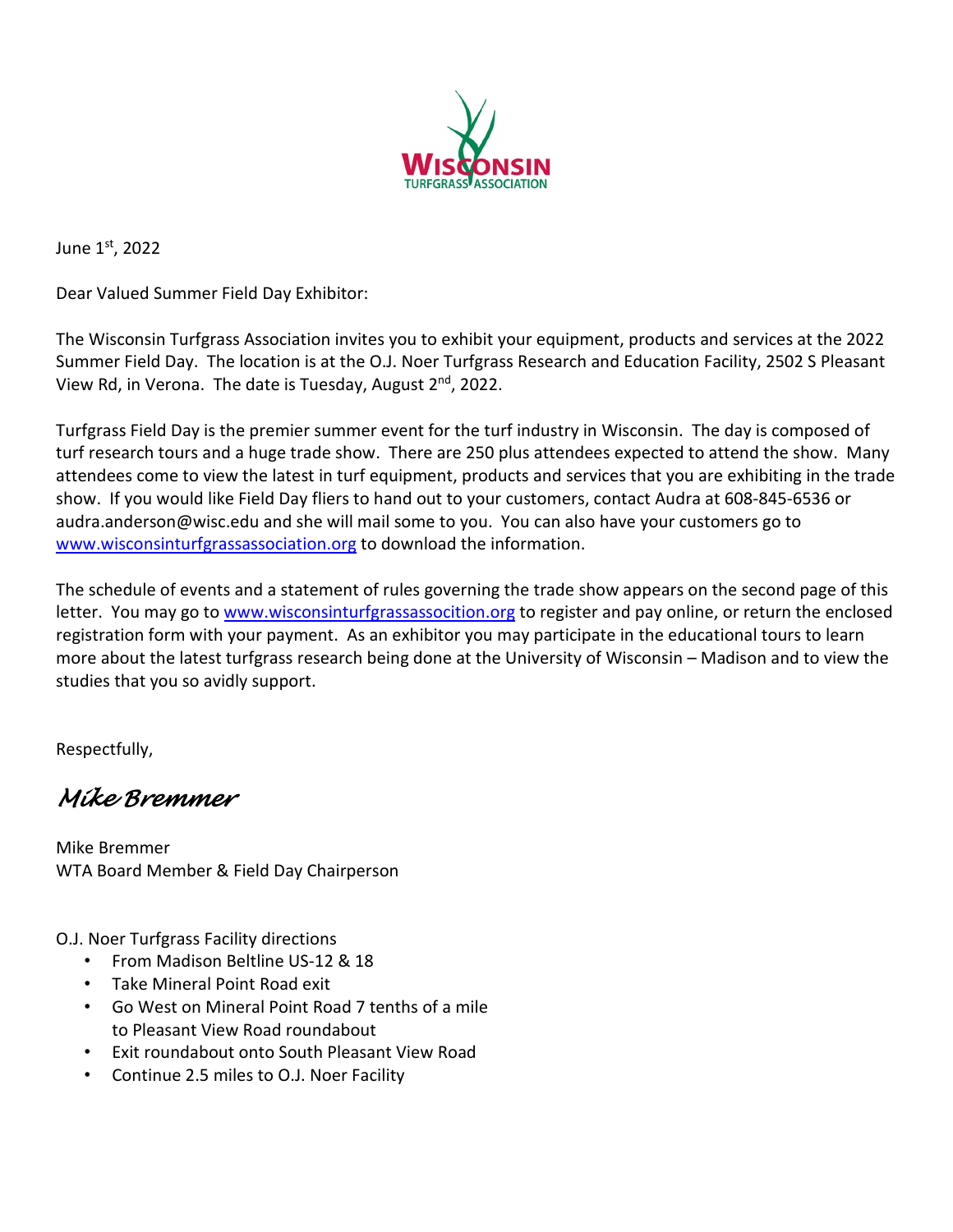### **Monday, August, 1st**

3:00 – 6:00pm Vendor Setup

#### **Tuesday, August 2nd**

| $6:00 - 7:30$ am Vendor Setup |                                                                          |
|-------------------------------|--------------------------------------------------------------------------|
| 7:30                          | Rolls & Coffee                                                           |
| $8:00 - 9:00$                 | Attendee Registration                                                    |
| $8:00 - 3:00$                 | <b>Trade Show</b>                                                        |
| $9:00 - 9:30$                 | Welcome Session & 30 <sup>th</sup> Noer Facility Anniversary Celebration |
| $9:30 - 11:00$                | Lawn Care & General Turf Tour                                            |
| $11:00 - 1:30$                | Trade Show Only Time                                                     |
| $12:00 - 1:15$                | Lunch                                                                    |
| 1:30 - 3:00pm Golf Turf Tour  |                                                                          |

#### **TRADE SHOW POLICY AND PROCEDURES**

- 1. The objective of the exhibits is purely educational. The Wisconsin Turfgrass Association reserves the right to ban inappropriate exhibits
- 2. Confirmation of vendor registration and location of rented space will be completed and emailed by July  $28<sup>th</sup>$ .
- 3. Vendors are obligated to assemble and remove exhibits at their expense. Exhibits may NOT be shipped to the Noer Facility.
- 4. Payment of the registration fee is due in full by July  $25<sup>th</sup>$ , 2022.
- 5. The rented space will be left in approximately the same condition in which it was found. No deep digging is allowed. All poles and posts must be removed immediately after the show.
- 6. The University reserves the right to reject any equipment, which fails to meet safety requirements. In addition, it shall be the exhibitor's responsibility to shield or rope off unsafe moving parts and see that the exhibit does not create other safety hazards.
- 7. Exhibitors are required to have liability insurance; comprehensive coverage is recommended.
- 8. Each individual company is required to have their own rented space. Without prior approval, no piggybacking of companies who market and sell through local distributors is permitted.
- 9. Exhibitors with equipment are encouraged to set up Monday afternoon. Security will be provided Monday night to ensure the safety of the equipment.
- 10. Exhibitors are expected to have their displays set up and have personal vehicles out of trade show area by 7:30 am on August  $2<sup>nd</sup>$ , 2022.
- 11. A six-foot table and two chairs will be provided for each booth.